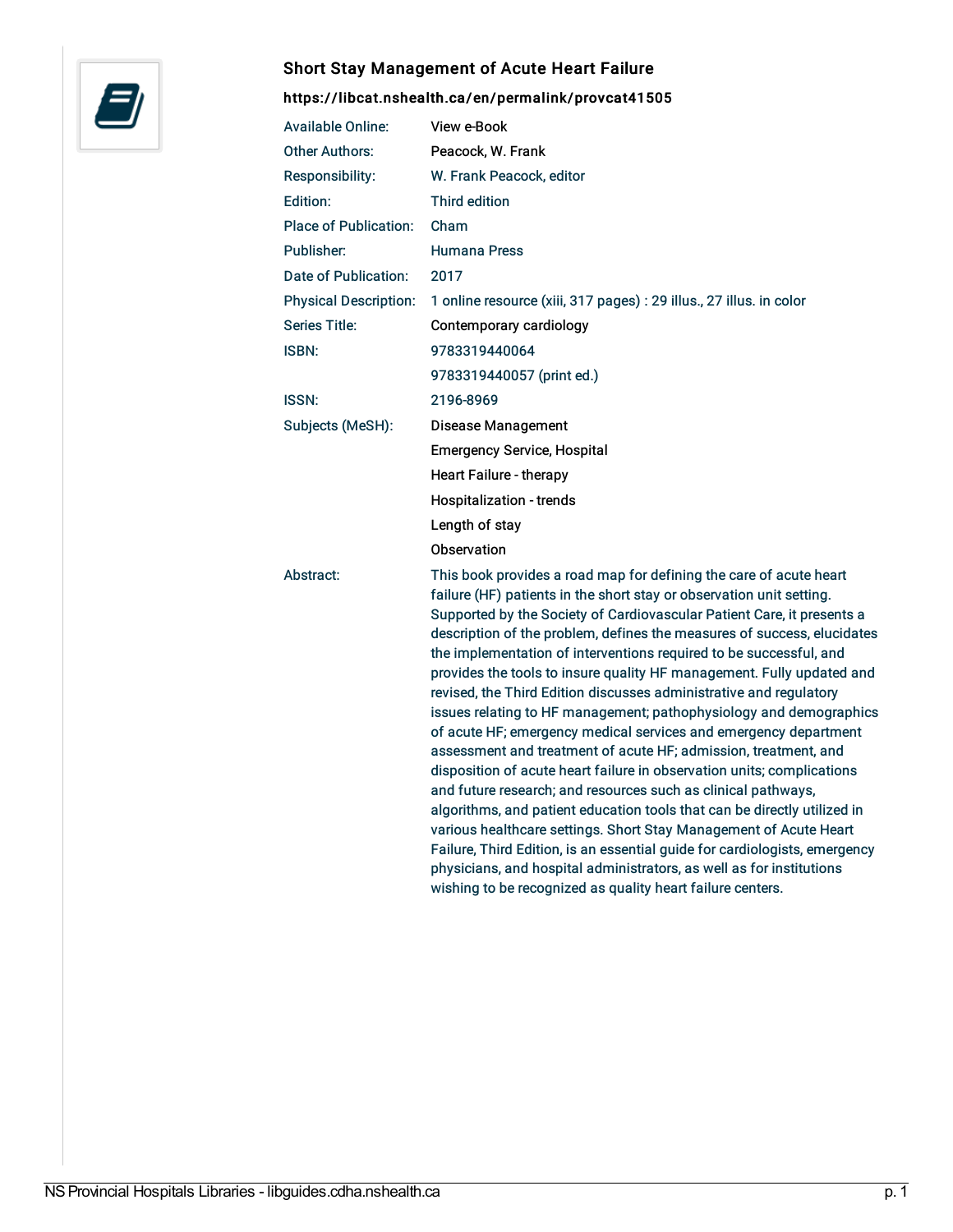| Contents: | Part I: Administrative and Regulatory Issues - Society of Cardiovascular<br>Patient Care's Acute Heart Failure Accreditation - The Economics and<br>Reimbursement of Acute Heart Failure - Regulatory Requirements in<br>Acute Heart Failure - Quality and Operational Metrics in Heart Failure -<br>Staffing and Facilities Requirements for Short Stay Unit Acute Heart<br>Failure Management - Part II: Pathophysiology and Demographics -<br>Pathophysiology of Acute Decompensated Heart Failure - Acute Heart<br>Failure: Epidemiology and Demographics - Part III: EMS/Emergency<br>Department Assessment and Treatment - Pre-hospital Management of<br>Acute Heart Failure - Dyspnea Assessment and Airway Management in<br>Acute Heart Failure Patients - Volume Assessment in the Emergency<br>Department - Diagnostic and Prognostic Biomarkers in Emergency<br>Department Acute Heart Failure - Bedside Ultrasound in the Evaluation<br>and Management of Acute Heart Failure - Emergency Department<br>Therapy of Acute Heart Failure - Part IV: Short Stay Unit: Admission,<br>Treatment, and Disposition – Short Stay Unit Admission Inclusion and<br>Exclusion Criteria - Essentials of Patient Education in the Emergency<br>Department and Short Stay Unit - Emergency Department and Short<br>Stay Unit Acute Heart Failure Discharge Criteria - Effective Discharge<br>Planning For Acute Heart Failure in the Short Stay Unit - Drugs that<br>Should Not be Used in the Management of Acute Heart Failure - Errors<br>to Avoid in Acute Heart Failure Care - Chronic Heart Failure<br>Management: Drugs Recommended for Routine Use - Implantable<br>Cardiac Devices in the Short Stay Management of Acute Heart Failure -<br>Implications of Atrial Fibrillation in Acute Heart Failure Management -<br>Controversies in Acute Heart Failure Management - Acute Heart Failure<br>Research in the Emergency Department and Short Stay Unit - Part V:<br>Resources - Clinical Pathways/Algorithms - Patient Education Tools - |
|-----------|---------------------------------------------------------------------------------------------------------------------------------------------------------------------------------------------------------------------------------------------------------------------------------------------------------------------------------------------------------------------------------------------------------------------------------------------------------------------------------------------------------------------------------------------------------------------------------------------------------------------------------------------------------------------------------------------------------------------------------------------------------------------------------------------------------------------------------------------------------------------------------------------------------------------------------------------------------------------------------------------------------------------------------------------------------------------------------------------------------------------------------------------------------------------------------------------------------------------------------------------------------------------------------------------------------------------------------------------------------------------------------------------------------------------------------------------------------------------------------------------------------------------------------------------------------------------------------------------------------------------------------------------------------------------------------------------------------------------------------------------------------------------------------------------------------------------------------------------------------------------------------------------------------------------------------------------------------------------------------------------------------------------------------------------------|
|           | <b>Discharge Instructions.</b>                                                                                                                                                                                                                                                                                                                                                                                                                                                                                                                                                                                                                                                                                                                                                                                                                                                                                                                                                                                                                                                                                                                                                                                                                                                                                                                                                                                                                                                                                                                                                                                                                                                                                                                                                                                                                                                                                                                                                                                                                    |
| Format:   | e-Book                                                                                                                                                                                                                                                                                                                                                                                                                                                                                                                                                                                                                                                                                                                                                                                                                                                                                                                                                                                                                                                                                                                                                                                                                                                                                                                                                                                                                                                                                                                                                                                                                                                                                                                                                                                                                                                                                                                                                                                                                                            |
| Location: | Online                                                                                                                                                                                                                                                                                                                                                                                                                                                                                                                                                                                                                                                                                                                                                                                                                                                                                                                                                                                                                                                                                                                                                                                                                                                                                                                                                                                                                                                                                                                                                                                                                                                                                                                                                                                                                                                                                                                                                                                                                                            |



## Short Stay Management of Atrial Fibrillation

## <https://libcat.nshealth.ca/en/permalink/provcat40193>

| <b>Available Online:</b>     | View e-Book                                                     |
|------------------------------|-----------------------------------------------------------------|
| Other Authors:               | Peacock, W. Frank                                               |
|                              | Clark, Carol L                                                  |
| Responsibility:              | W. Frank Peacock, Carol L. Clark, editors                       |
| Place of Publication:        | Cham                                                            |
| Publisher:                   | Springer International Publishing: Imprint: Humana Press        |
| Date of Publication:         | c <sub>2016</sub>                                               |
| <b>Physical Description:</b> | 1 online resource (xiv, 289 p. : 40 illus., 24 illus. in color) |
| Series Title:                | Contemporary cardiology                                         |
| <b>ISBN:</b>                 | 9783319313863                                                   |
|                              | 9783319313849 (print ed.)                                       |
| ISSN:                        | 2196-8969                                                       |